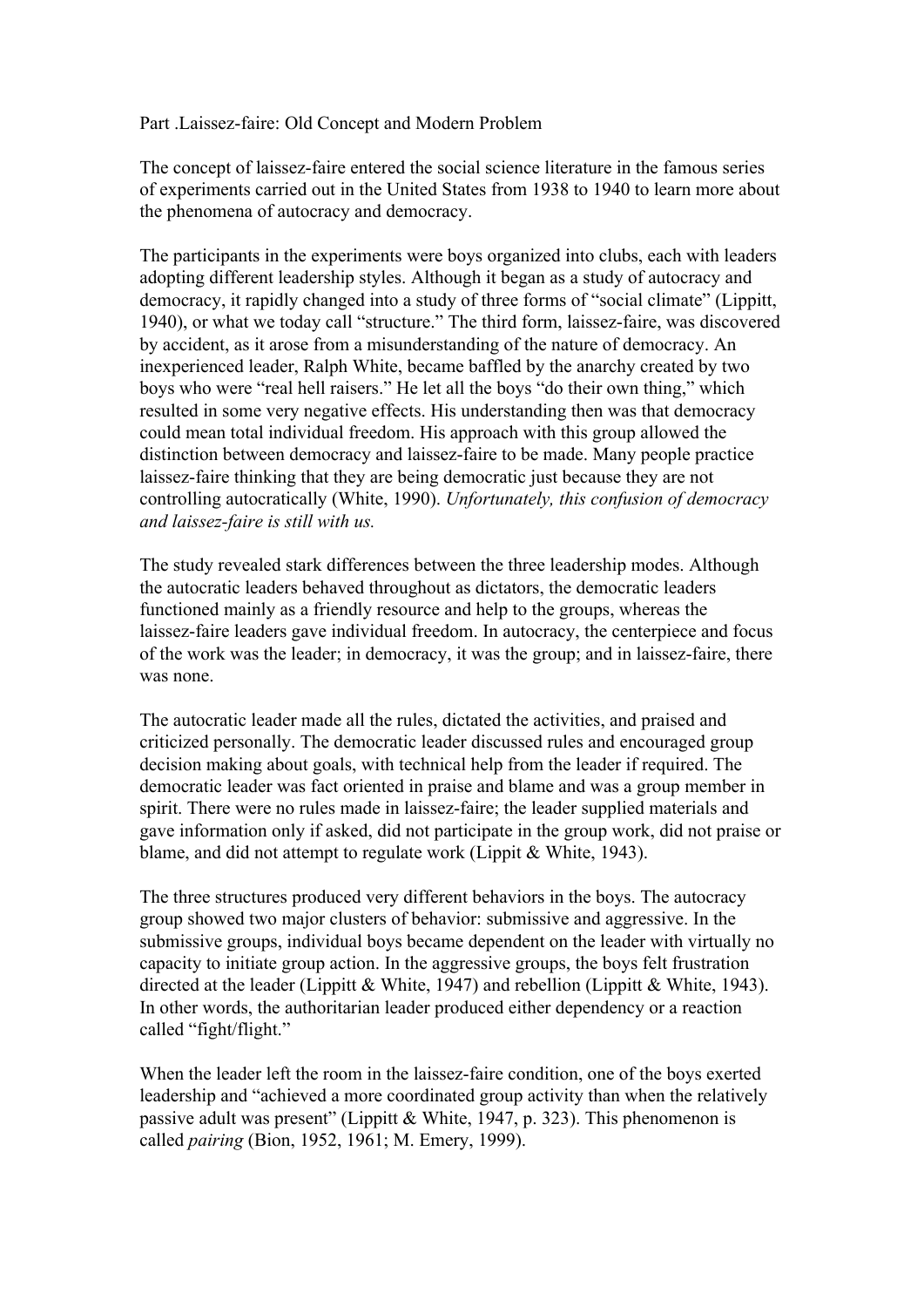Aggression in autocracy and laissez-faire was directed toward other groups and individuals as well as toward the leader. The group experienced interpersonal tension and scapegoating. At a point in one of the sessions, a stranger entered and made remarks critical of the boys' work. The autocratic groups expressed both submission and aggression toward the stranger. The democratic groups rejected the stranger's criticism and resisted taking their frustrations out on other groups (Lippitt  $\&$  White, 1947).

The boys made more demands for attention in autocracy than in the other two conditions. They were dependent on the leader for task-oriented matters and social status. This meant that competition developed between the boys themselves. In laissez-faire and democracy, the boys sought more attention and approval from each other. However, only the democratic groups showed evidence of stable cooperative structure.

Morale—in the sense of cohesion, using *we* not *I*, working together for group goals, and being friendly rather than hostile—was highest in the democratic groups and lowest in the autocratic groups. The submissive groups suffered the lowest morale. In both autocracy and laissez-faire, the boys experienced a great deal of frustration, of both the need for autonomy and the need for sociability. The researchers were surprised by the extent to which autocracy inhibited the normal, free and easy sociability of the boys. This was particularly so in the submissive groups (Lippitt  $\&$ White, 1943).

Frustrations in laissez-faire were also high for the need for worthwhile cooperative achievement and that for clear structure and frustration from the "vicious cycle of frustration-aggression-frustration" (Lippitt & White, 1943, p. 503). The boys wanted to accomplish things, but lacking a structure for cooperation, they were all talk and no action. They became dissatisfied with the chaos, confusion, and uncertainty. Even the boys who tried hardest to use their freedom to get work done found it impossible, as they experienced constant interference from other boys.

The amount of productive work varied significantly between the autocratic, democratic, and laissez-faire conditions. When the leaders arrived late in the authoritarian groups, the boys made no initiative to start new work or to continue with work already under way. In the democratic condition, the groups were already productive. The groups in laissez-faire were active but not productive (Lippitt & White, 1947). When the leader left the room in the groups showing a submissive reaction, the percentage of time spent in serious work dropped from 74% to 29%. In the groups showing an aggressive reaction, the drop was from 52% to 16%. The motivation to work was leader induced, not intrinsic to the boys. In contrast, the democratic group remained stable, with a negligible drop from 50% to 46%. A similar negligible drop was seen in laissez-faire (Lippitt & White, 1943), but as little work was done anyway, this remained unsatisfactory.

The democratic groups had by far the highest quality of work and made far more suggestions about how work could be done. They had internalized the group goals. Pride in work also differed significantly. The democratic groups presented their work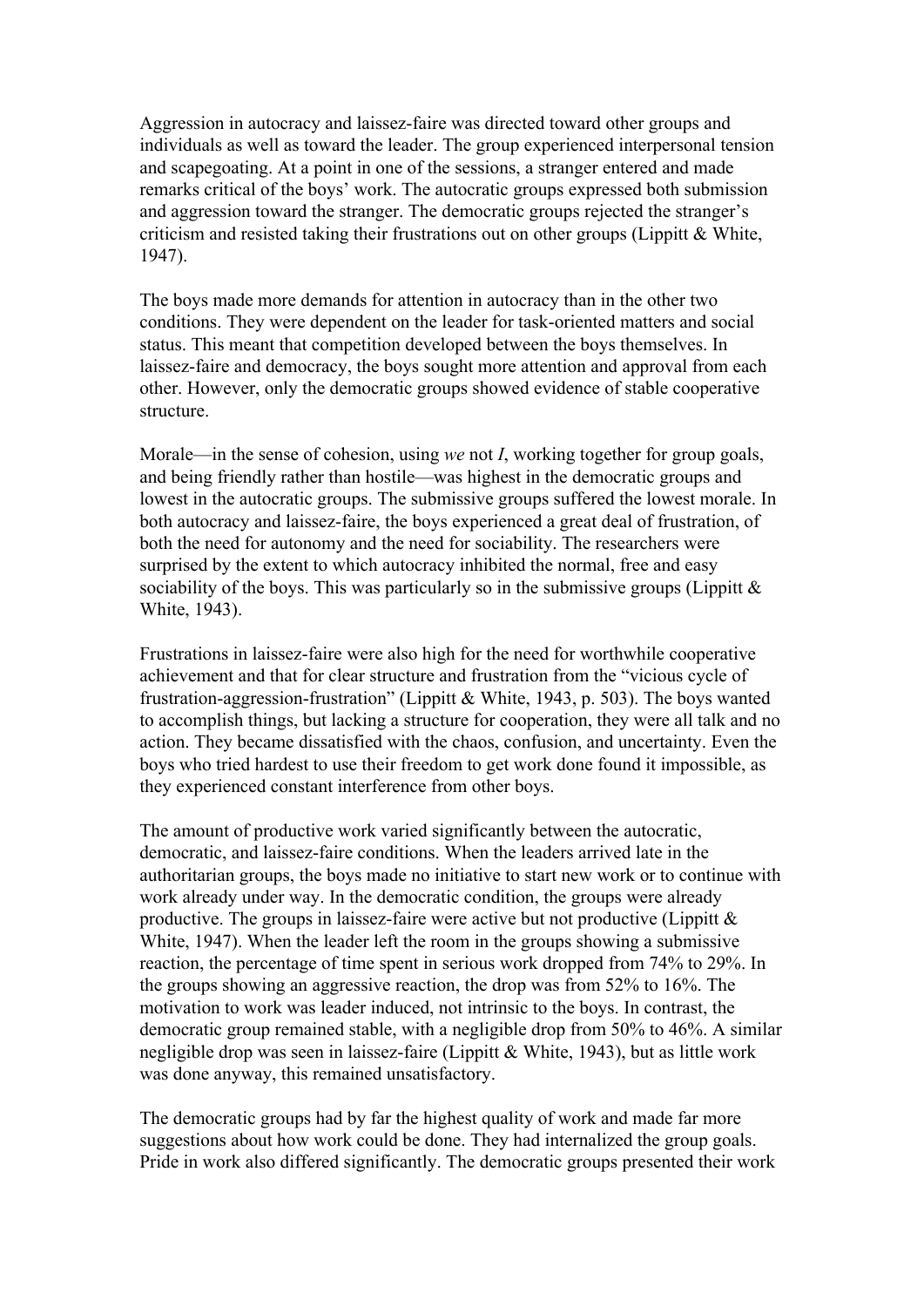or took it home, whereas in one authoritarian group, the boys actually tried to destroy what they had made.

The democratic leaders stimulated eight times as much independence as the authoritarian leaders and twice as much as the laissez-faire leaders (Lippitt  $&$  White, 1947). Democracy, not laissez-faire, resulted in the greatest individual differences. Although fewer expressions of individuality in autocracy should surprise no one, many will be surprised by the fact that there was less individuality in laissez-faire (Lippitt & White, 1947). Contrary to what many believe, freedom to do whatever one pleases actually results in a reduced opportunity to express individuality. Autonomy without a balancing degree of belongingness with peers restricts and inhibits personal growth (M. Emery, 1999).

Overall, the three social climates had dramatically different effects, and climate proved to be the most powerful factor of any measured. The democratic form showed its superiority on every measure. This result has been found many times over in just about every form of human endeavor, although there has been an updating of the language since the design principles were discovered.

The discovery of the design principles in 1967 (Emery F, 1967) clarified the nature of the three options Lewin et al discovered. Clearly what Lewin et al referred to as *climate* is now known to be *genotypical structure* and laissez-faire now takes its place as the absence of a design principle because there are no structural relationships between the people (M. Emery, 1999).

Setting these options out rigorously shows that the design principles and laissez-faire constitute a full set of genotypical possibilities as follows:

- $\cdot$  DP1 = where responsibility for coordination and control is located at least one level above where the work is done, (i.e. *not with*)
- $\cdot$  DP2 = where responsibility for coordination and control is located at the level where the work is done, (i.e. *with*)
- $\cdot$  Laissez-faire (LF) = where responsibility for coordination and control is located nowhere, (i.e. *neither with nor not with*).

These two sets of definitional elements yield three (a full set of) structural possibilities*:*

- DP1 = a structure of dominance (*inequality of power relations*)
- DP2 = a structure of non dominance (*equality of power relations*)
- LF = no structure (*neither equality nor inequality of power relations*)

In *systems terms* this becomes:

- DP1 = *non jointly optimized* socio-technical (psychological) (ecological) organization
- DP2 = *jointly optimized* socio-technical (psychological) (ecological) organization
- LF = *no organization,* of any socio-technical (psychological) (ecological) variety